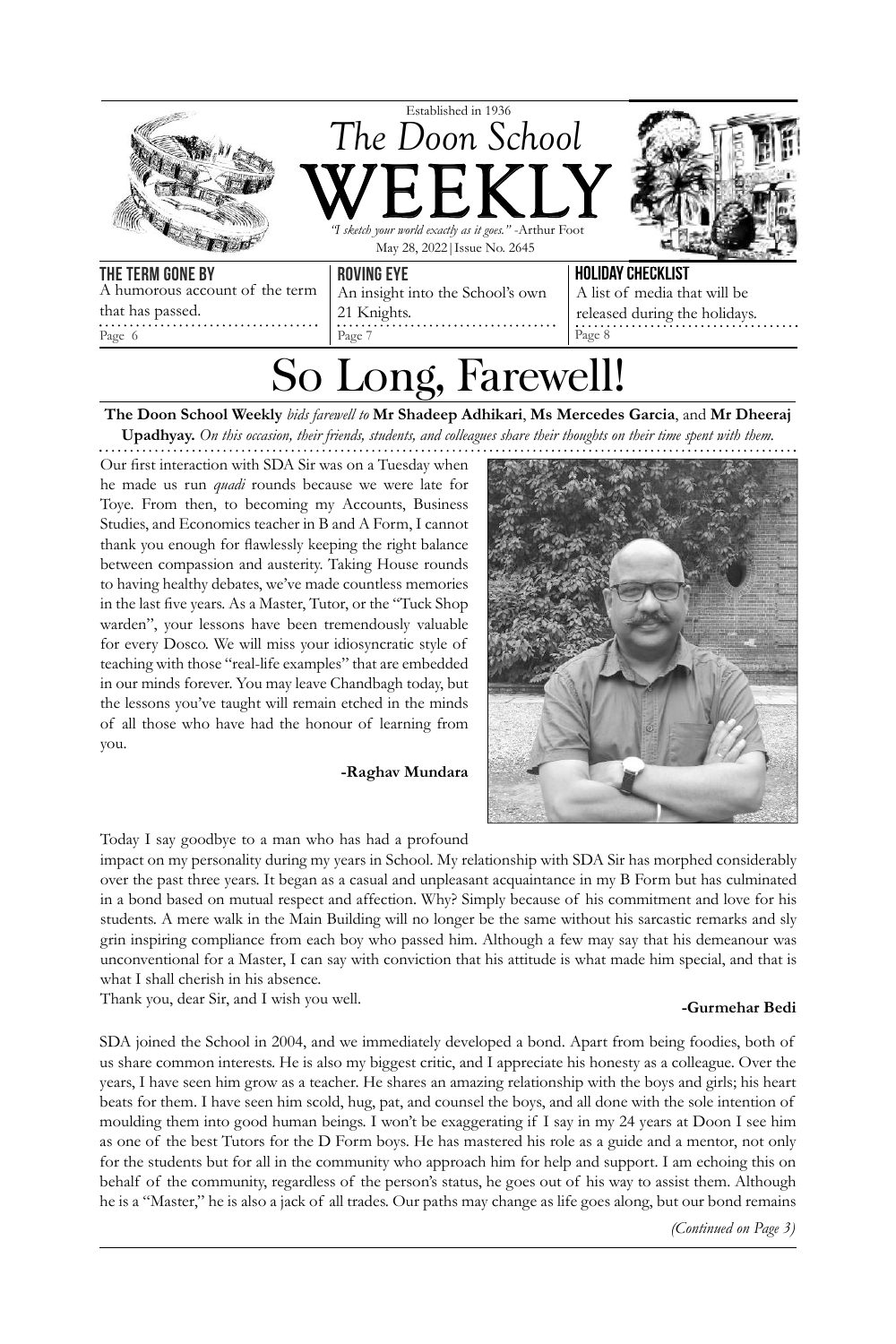| <b>MOVES LIKE JAGGER</b>                                | A CRACKING SEASON                                |                           |
|---------------------------------------------------------|--------------------------------------------------|---------------------------|
| The following are the results of the Inter-House        | The following are the results of the Inter-House |                           |
| <b>Dance Competition:</b>                               | <b>Hockey Competition:</b>                       |                           |
| 1st: Hyderabad                                          |                                                  |                           |
| 2nd: Tata                                               | Seniors:                                         | House Cup:                |
| 3rd: Jaipur                                             | 1st: Kashmir                                     | 1st: Kashmir              |
| 4th: Oberoi                                             | 2nd: Hyderabad                                   | 2nd: Hyderabad            |
| 5th: Kashmir                                            | 3rd: Jaipur                                      | 3rd: Jaipur               |
|                                                         | 4th: Tata                                        | 4th: Tata                 |
| Well done!                                              | 5th: Oberoi                                      | 5th: Oberoi               |
| <b>TERRIFIC THEATRICS</b>                               | Mediums:<br>1st: Kashmir                         |                           |
| The following are the results of the recently concluded | 2nd: Tata                                        |                           |
| <b>Inter-House One-act Play Competition:</b>            | 3rd: Hyderabad                                   |                           |
| 1st: Jaipur                                             | 4th: Jaipur                                      |                           |
| 2nd: Hyderabad & Tata                                   | 5th: Oberoi                                      |                           |
| 4th: Oberoi                                             |                                                  |                           |
| 5th: Kashmir                                            | Kudos!                                           |                           |
| Best Actor: Sai Arjun                                   | <b>ELECTRIFYING ELOCUTION</b>                    |                           |
| Best Supporting Actor: Vinesh Uniyal                    | The following are the results of the Inter-House |                           |
| Best Director: Aryendra Singh                           | <b>Debating Competition:</b>                     |                           |
| Congratulations!                                        | Seniors:                                         | House Cup:                |
|                                                         | 1st: Tata                                        | 1st: Hyderabad            |
| <b>NEWS</b>                                             | 2nd: Kashmir                                     | 2nd: Kashmir & Tata       |
| Under its sustainable future initiative, the School     | 3rd: Hyderabad                                   | 4th: Jaipur               |
| conducted a paperless Test Week on Exam.net's           | 4th: Oberoi                                      | 5th: Oberoi               |
| green servers, saving 28 reams of paper and 40          | 5th: Jaipur                                      |                           |
| units of electricity, equivalent to 135 kilograms of    |                                                  |                           |
| carbon dioxide.                                         | <u> Juniors:</u>                                 |                           |
|                                                         | 1st: Hyderabad                                   |                           |
| $\mathbf{f}$                                            | 2nd: Jaipur                                      |                           |
| The measure of a man is what he does with               | 3rd: Kashmir                                     |                           |
| power.                                                  | 4th: Tata                                        |                           |
|                                                         | 5th: Oberoi                                      |                           |
| Plato                                                   | Well done!                                       |                           |
|                                                         |                                                  | <b>SAG Success</b>        |
| CONGRATULATION                                          |                                                  | Krishang Agarwal          |
| $S - R$<br>ъ<br>FOR SCORING                             |                                                  |                           |
| THE MOST<br>MARKS IN                                    |                                                  |                           |
| THE HISTORY<br>OFSEHOOL                                 |                                                  |                           |
|                                                         | lщ                                               | ANSWEI                    |
|                                                         |                                                  | SHEET<br>MATHS<br>ORMULAS |
|                                                         |                                                  | $+ h^2 = c$               |
|                                                         |                                                  |                           |
|                                                         |                                                  | Exav                      |
|                                                         |                                                  |                           |
| H <sub>M</sub>                                          | 圓                                                |                           |
|                                                         |                                                  |                           |
|                                                         |                                                  |                           |
|                                                         |                                                  |                           |
|                                                         |                                                  |                           |

**Saturday, May 28 | Issue No. 2645**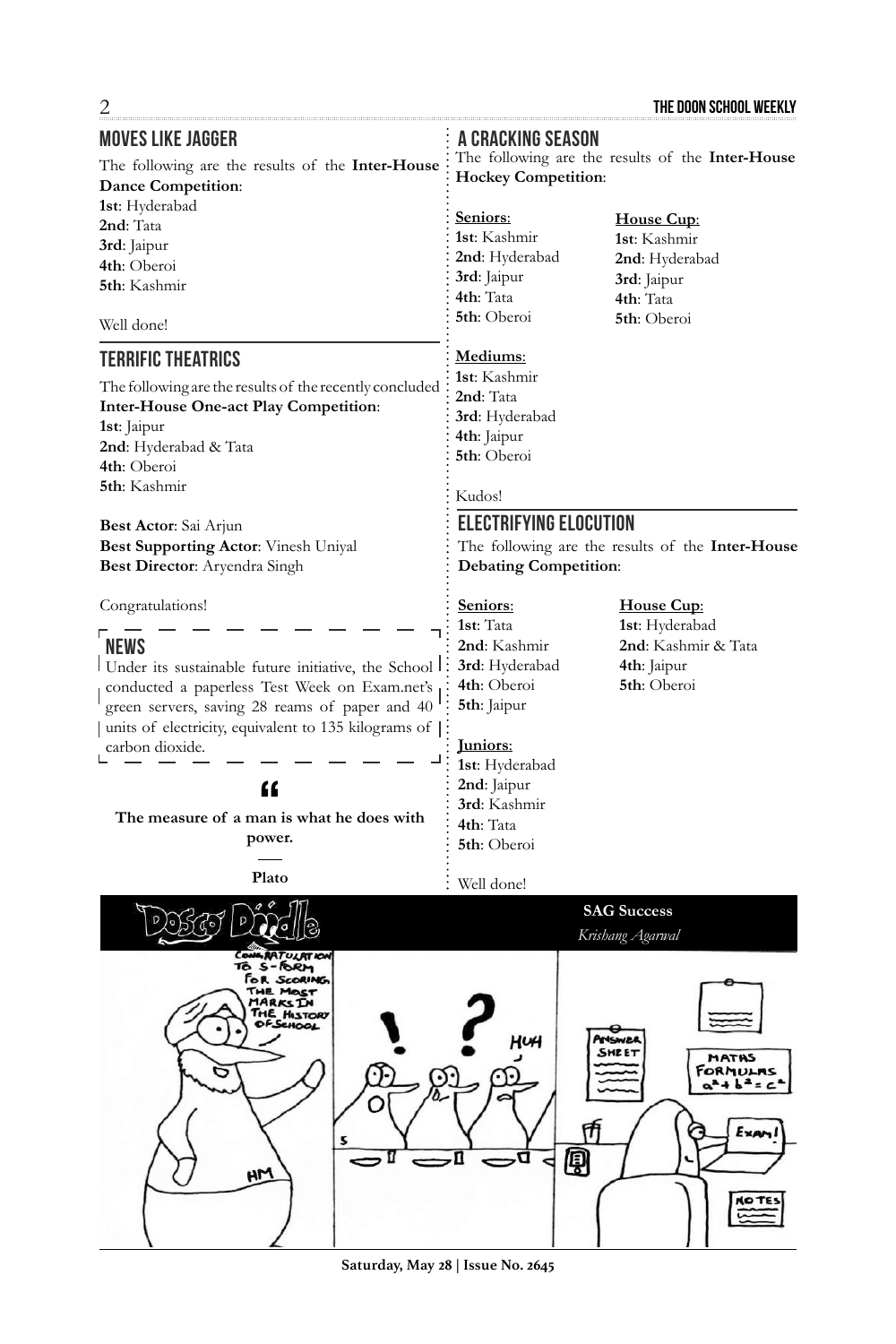### **the doon school weekly** 3

*(Continued from Page 1)*

ever so strong. I wish him all the best for his future endeavours.

### **-Mr Sanjay Makhija**

Teaching is often compared to art. Just as an artist gets their unique style for their artwork, a teacher gets their inimitable style for their craft, which makes their classroom distinctly different. SDA, too, is a great exponent of the art of teaching. His distinctly different, often unconventional ways of teaching made his classroom have a personality and character of its own. A passionate teacher who is a master of the art of engaging young minds, SDA never let go of the humane aspect of teaching, through which he touched the hearts and souls of generations of Doscos who have been taught by him. Those numerous moments that students experienced in his classroom formed the grail of his practice. His pedagogical style is based on the fragile and imperceptible pulse of an insight translated into deep understanding. I am sure that as SDA moves beyond Doon, he will continue to touch the lives of students who will have the good fortune of calling him their teacher.

### **-AST**

My relationship with SDA is quite recent and new-found, hence unconventional for this sort of farewell. My choice to write only speaks about Sir's ability to have a memorable impact despite limited interaction. It truly began this term when he first mistook me for an A Former in Mr. Makhija's office. Consequently, the relationship flourished after the April Fool's issue of the Weekly. The "former Tuck Shop warden" has since become a source of incredible insight. Our conversations have mainly been about current affairs and Doon, and on most occasions, both topics have seamlessly intersected. He has a gift not only of intellectual prowess (he would modestly deny this) but also of being a great listener. I will miss his presence in the Main Building corridors, and I thank him for all the interesting conversations. I'll take this opportunity to wish him the very best in all that is yet to come. At the risk of sounding cliched, an end is simply a new beginning. I hope you see it that way, Sir.

### **-Armaan Rathi**

missed.

As young D Formers, the poeple we missed most were our parents, and MAG Ma'am helped fill that void. Her sensitive approach, calm nature, and Hindi words in her Spanish accent always seemed to bring a smile to everyone's face even in the worst of circumstances. She has this knack for being at the right place at the right time, helping whoever is in need. Throughout my time in Martyn House, not a day went by without her helping someone, irrespective of how tired she was. Her willingness to try all sorts of Indian cuisine and then complain about why she tried them is something that will never fail to amuse me. MAG Ma'am, you will be

### **-Udathveer Pasricha**

When I learned that MAG was leaving the School, I had mixed feelings. I was thrilled that she had gotten such an amazing opportunity to move ahead in her career, but

somewhere deep down in my heart, I was also a little sad because the department was going to lose a gem, and a wonderful colleague. I know that change is the only constant in life, but I want her to know that I'll miss her a lot. MAG and I share a very special bond: she was my teacher, my mentor, my friend, and now a colleague, but above all, she has always been there for me both personally and professionally. We left the same university together in 2015 with a teacher-student relationship and started our careers with different schools, but destiny had something else planned for us, so we met again here in Doon as colleagues. It's a privilege for a student to work with their teacher as a colleague, and I was fortunate to have had this privilege when I joined School. She is the person who guided me throughout my journey as a teacher and helped me to grow. After all the years that we spent together, working in synergy, achieving our goals together and being there for each other, I really wish her all the success that I'm sure she will achieve through her professional approach, commitment and dedication. I cherish all the good times we shared together and look forward to many more.

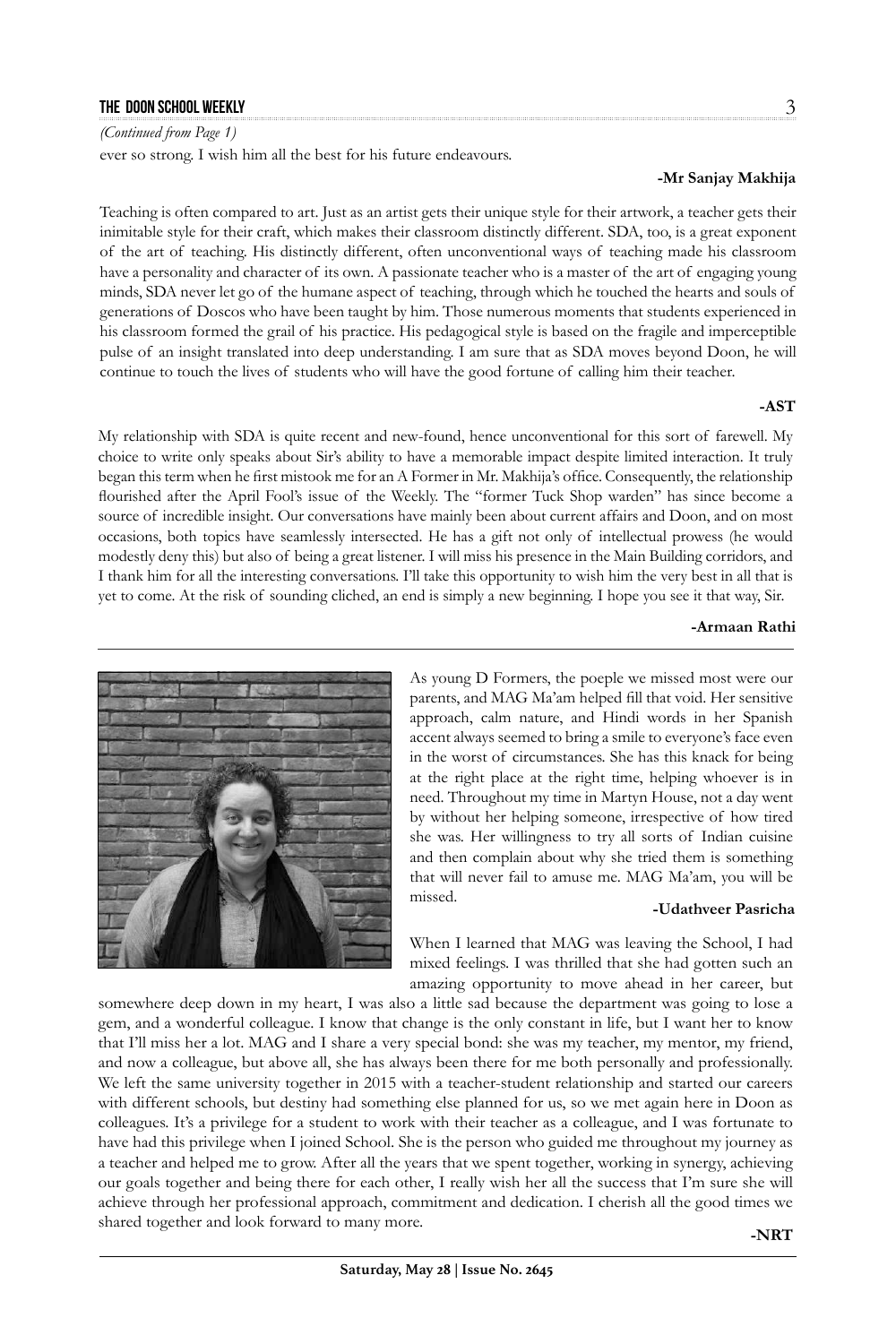Mercedes is a colleague that I have had the opportunity to work closely with. Her strength and determination is inspiring. Although it was somewhat difficult initially to understand many things she said, eventually I started understanding them rather clearly. However, I am still trying to figure out how Ravi *Bhaiya* or the Ground-*Mali* in Martyn House could communicate.

It seems, people understand the language of care. MAG is someone who is quite unpredictable and yet deeply affectionate. She would always be around to check in on the students under her care- be it a winter night or a dreadful summer afternoon. Her home always used to have some warm water stored on winter nights as generations of Doscos have proudly walked out of their dormitory and asked for warm water in the night irrespective of how late it would be. Mercedes and her family were very warm and friendly neighbours who will be missed painfully. I wish her a bright future.

### **-SKD**

MAG Ma'am has been a constant pillar of support for me. From tutoring me in D Form to guiding me in my Sc Form, she has always been there for me. She truly redefined Spanish from being just a language to an amalgamation of history, culture and emotion. Every class was an experience as my ignorant mind slowly expanded to the cultural beauty around me. I will forever be grateful to her for always believing in me, even when I repeatedly let her down and did not perform. I can say without hesitation that MAG Ma'am has been like a parent to me. In these five years, from assisting me at my worst to backing me in my successes, she has truly played a part in making me the person I am today.

### **-Veraj Goel**

It's hard to believe the fact that DKY Sir, who played an impactful role in my journey in School, is leaving. DKY Sir's calm, composed, and firm nature was something which I always admired and took inspiration from. Sir, as a teacher in the classroom, always took everyone together, and, outside the classroom, he cared for everyone. Sir's Hindi classes were always fun, as Sir knew how to keep all of us engaged. His enthusiasm made the classes really interesting and enjoyable. As Jaipur House's Assistant Housemaster, Sir has always supported and motivated us. I will never forget the memorable Hindi classes with Sir along with the rare times when he resorted to blasting people off to make them understand something. As master in-charge of various activities, Sir also contributed and had a deep impact on the School community. Thank you, Sir, for everything. Your presence will be truly missed by everyone in the community.



### **-Gursanjan Natt**

DKY Sir, for me, has always been a pillar of hope and strength. Always smiling, always inspiring. I thank Sir for everything he has done, not only for me, but for our School. His intangible kindness and sweet nature have always brought smiles to all our faces. I will always remember the times when he guided me through the Inter-House Declamation competition, gave me advice on public speaking and delivery, repeatedly explained minor details, and never seemed unconcerned or in the least bit apathetic. This is what makes you, DKY Sir, so unique and special to me. You have always done everything wholeheartedly, whether in classes or around the House. Memories of the time spent with you, Sir, will remain with us and we'll carry them forward.

### **-Arnav Tiwari**

डी० के० वाई० या धीरज उपाध्याय 'यथा नाम तथा गुण' के परिचायक ,अत्यंत सौम्य एवं धैर्यवान सहयोगी का साहचर्य विगत सात वर्षों तक प्राप्त हुआ | हाज़िर जवाब से अत्यंत गंभीर अवसरों को भी ख़ुशनुमा बना देने की अद्भुत क्षमता से भरे उर्जावान, स्वतंत्रविचार धारा से परिपूर्ण, तार्किक,नवाचारी एवं संभावनाशील सहयोगी की कमी हिन्दी विभाग तथा दुन स्कूल को सदैव रहेगी | निष्ठापूर्वक कर्तव्यनिर्वहन एवं छात्रों के प्रति उत्कट प्रेम के लिए आपका बहुत- बहुत आभार | अनंत शुभकामनाएँ |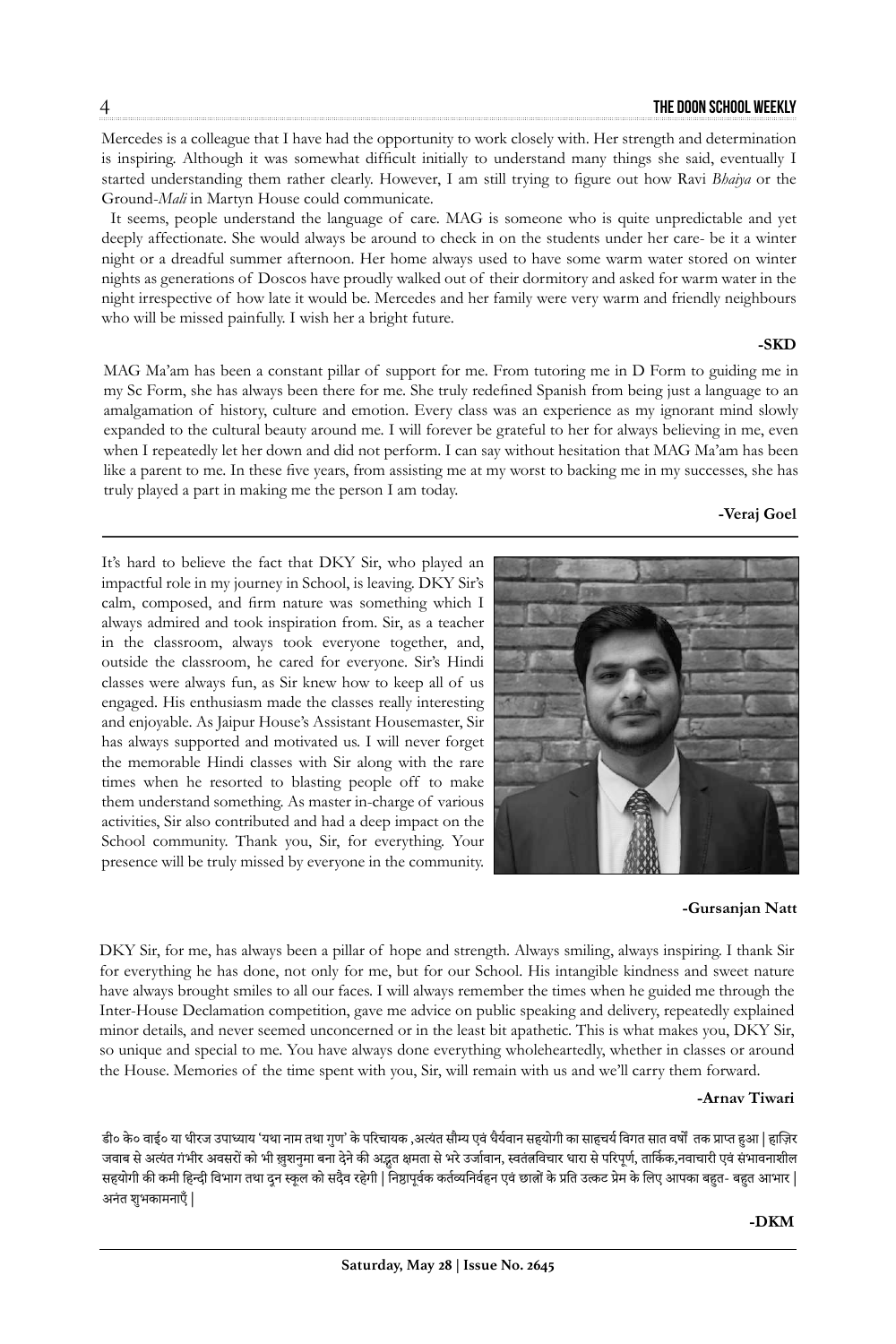### **the doon school weekly** 5

It is hard to say goodbye to a colleague who is also a dear friend. Thank you for being someone who brightened my day. Through all the ups and downs, twists and turns, it has been one interesting ride. We have laughed and complained together. We have stressed and celebrated together. You have been a great partner, and I am sad to see this chapter of ours end. Working with you has been a pleasure, and I am going to miss seeing you every day. A wise man once said, when best friends say goodbye to each other, what they are really saying is: 'Hold that thought, I will be back soon.' So I will hold my thoughts until you return to hear the rest. I shall miss you dearly. Farewell! I wish you all the best in this next phase of your career! I am confident it is only going to be an upward journey.

**-PTV**

# Let The Night Act!

### **Arjun Mitra** *reports on the Inter-House One-act Play competition.*

The Inter-House One Act Play Competition 2022 started with a tremendous rollercoaster ride through a glorified and humorous insight into an amazing production fallout. From the continuous ushers, rushes, and comments on Shakespearean comedies, the actors were able to line up their knowledge from their imperfect IGCSE plays to perfectly-perfected emotions. Jaipur House streamlined their heart and soul into putting forward an award-winning performance by George Spelvin. However, much to their disappointment, Brandon, with his frantic attraction to cigarettes and the 'Rope' snatched the cat from their bag. Tata House killed the night with their doorbells and their mystery that crossed our necks with the profound power of their characters, but in the end, they still had to tie the rope of united submission with Hyderabad House.

**Starting with the play going from nowhere and ending also nowhere, they seriously could have played it well to reap the harvest of a second spot and a cup bigger than that of George Spelvin's**  *appalay ki appalay.*

Later, Kashmir House walked up the stage with their theory of the similarity of individuals to catch our attention with the constant nagging of the couples on stage, criticising them and their societal disparities while talking about kids to adults. A full cycle of life covered by them ensnared the audience into a series of hysterical laughters and 'oohs' and 'aahs' while looking at the cynical nature of the mothers, wavering in their spirits while also quavering in a lot of 'spirit'.

When this was done for day one, Oberoi House

landed on the kidney with a huge bombardment of the 'Spasm' in one's life. Going from hell to heaven, they may have thought it best to linger in the past for a while, luring the audience with the languid aroma of memories. With the combo of a perfect audience and an imperfect AV Squad, Oberoi could still *bagsie* their fourth spot in the face of utter death.

With the announcement of their name, Hyderabad House pounced upon the lavishly decorated stage and a megalomaniac, Jack. Starting with the play going from nowhere and ending also nowhere, they seriously could have played it well to reap the harvest of a second spot and a cup bigger than that of George Spelvin's *appalay ki appalay*. Absurdity, absurdity, and perhaps absurdity are what their play was composed of. With the well thought out night, and well executed AV, the Inter-House ended, or perhaps it did not during class hours.

![](_page_4_Picture_11.jpeg)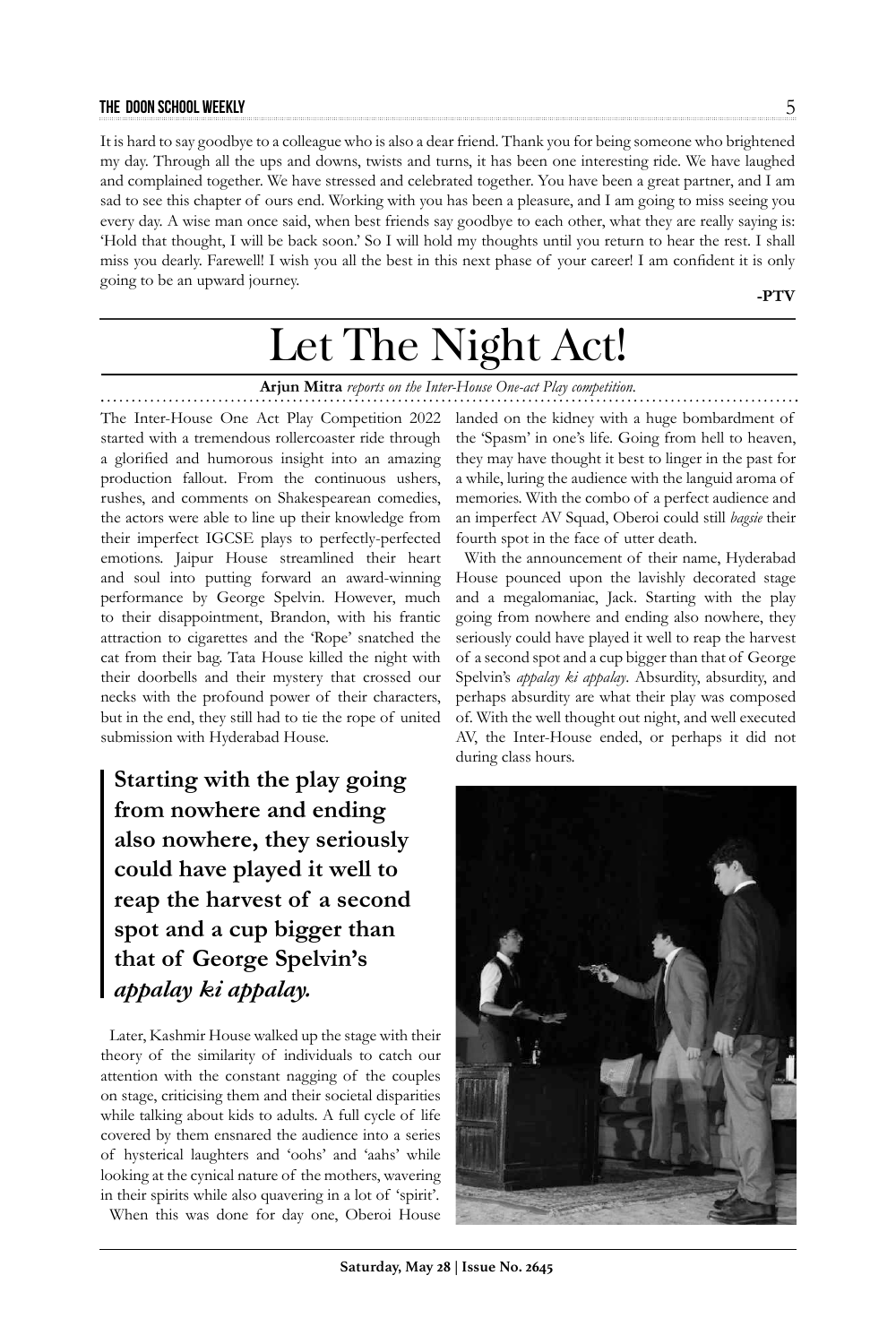# The Term Gone By

### **Vihan Ranka**

The return of students to the Campus marked the start of a very busy term to come. The Campus had taken a two-year hiatus, and as members of the School community, we saw the revival of Chandbagh. The true Dosco spirit didn't take too long to kick in, as our Sc-Leavers started a never-ending supply line from the neglected nooks and crannies of our labyrinth of a campus.

The Inter-House Cricket competition was a welcome sight for sore eyes, as Doscos, Juniors and Seniors alike, relived the glory and beauty of an Inter-House. The House of Swans emerged on top, whitewashing every opponent they faced, while Kashmir House took the runners-up spot after a series of hard-fought victories against Tata House and the Masters' team.

Then came the Ides of March, and a treacherous time for my batch. The S Form scoping season, now in full swing, brought with it certain elements of uncertainty and divisiveness. The House of Warriors and Gentlemen silently clashed in their bid to open up another seat at the Round Table, while the internal workings of the Swans caught many by surprise. All the while, the School pulled up its socks for a Dosco's true nightmare: Promotional Trials. The drudgery of School life was further heightened by the constant studying and the sleepless nights with minimal productivity. The Trials gave our Juniors a little taste of what exams in Doon are: inevitable doom. The flaring temperatures, paired with the turbulent Trials and the S Form rat race, made for a taxing three weeks.

## **Over the course of three months, our Sc-Leaver batch proves to us that three things in life are certain: death, taxes, and the launching of hot projectiles over no-man's land in Chandbagh.**

The S Form second term's work bore fruit with our very own arsenal of 21 Guns. The passing down of the baton for all activities, sports, societies, and publications soon followed the prefect announcements, where many of my comrades beamed ear-to-ear after hearing their names announced by our Headmaster in his beloved Assemblies. Others waited in anticipation for their name to be announced, only to be met with disappointment.

The new academic year kicked off with a new timetable, which was revised, and then revised again, and then once again until the School community lost count. Amidst all the confusion, the Inter-House Basketball tournament was played, where the Warriors proved their mettle, winning all three cups available. The excitement during the final match between Kashmir and Tata House was nail-biting. The House of Nizams put up commendable performances to share the Senior's Cup with the Warriors. The month of April also set in motion preparations for the flurry of Inter- House competitions to come.

The term ended on a high note, as the crescendo of Inter-House competitions created unparalleled chaos across the five Houses in Chandbagh. Practices for the play, dance, and band competitions saw a majority of the student community exhausted before daylight broke, and hockey was the final nail in the coffin. The hockey competition was one for the ages, marked by last-minute comebacks and unparalleled levels of completely voluntary cheering. The House of Gentlemen broke their drought with major sports, sweeping all three trophies.

Over the course of three months, our Sc-Leaver batch proved to us that three things in life are certain: death, taxes, and the launching of hot projectiles over no-man's land in Chandbagh. After trying to violate every possible rule in School, our Sc-Leavers bid us teary farewells and left us with the responsibility of upholding the values of our School, while setting a precedent for other schools in our nation.

The School kept burning the midnight oil, toiling to finish their plays and dance routines before  $1-AM$ 11 PM. The One-Act Play competition provided us with another glimpse of just what the students at Chandbagh are capable of. Jaipur House took home the Best Play, while the Warriors and Nizams won hearts and not cups. The very next day, electrifying performances in the Inter-House Dance competition saw the patriotism of Hyderabad move every single person in the audience to unimaginable extents as they added the dance trophy to their cabinet.

The test week meant that the holidays did come a week too late after all. While the last three months were marred by the untimely arrival of COVID-19 on campus, ruining the Sc Form's romantic pursuits in Dalanwala and other proximities, the hectic term did help us be the best version of ourselves.

Enjoy the last few days of the term as we bid farewell to you, and I hope to see you next term! Until then, happy holidays!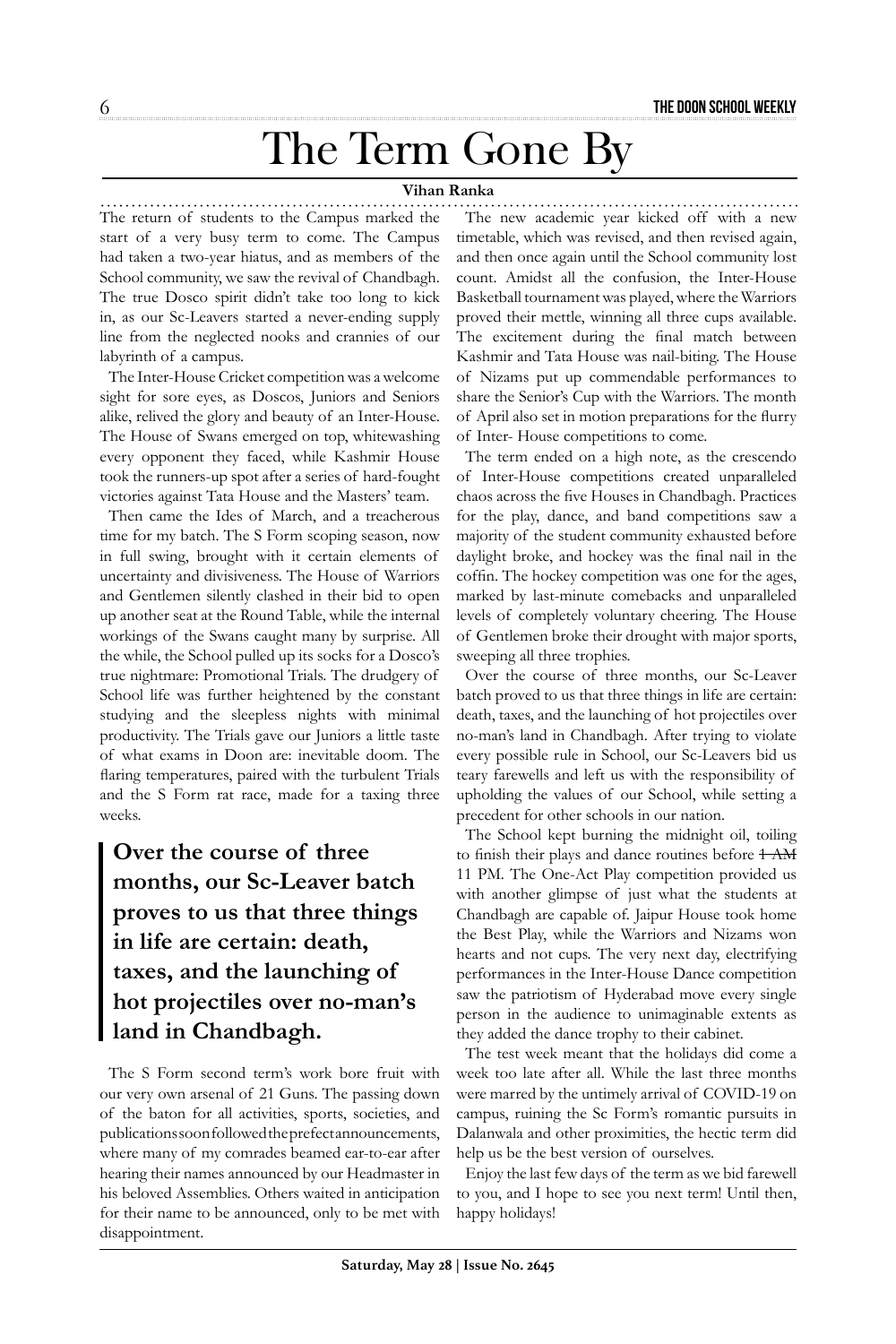![](_page_6_Picture_1.jpeg)

# Roving Eye

### **Officer Lollipop's 21 Knights Ch. Ed., Ed.**

As the term comes to a close, the Roving Eye presents an insight into the various shenanigans that it has picked up on. This edition of the Roving Eye offers a detailed look at the exploits of the *powers that were* -Officer Lollipop's 21 Knights have dealt with much scrutiny this term, making us wonder whether they're truly fit for their roles, or rather, whether their roles are fit for them.

Has fortune favoured the fools?

First, to address the unexpected alliance: certain Swans and Warriors have joined hands with some vested interests in mind. Together this antiestablishment bloc has come up with a master-plan and can be seen frequently promising that "this too shall (soon) pass". From canvassing together around election time, to more frequent conversations with C Form's fairy godmother, it appears that their revolutionary plots about School are no longer topsecret. Evidence of this alliance was brought to the notice of the Roving Eye following the revocation of  $\theta$ 07s Head Swan's punishments doled out for late night sporting misdemeanours, all done by the School Poster Boy at the behest of his mate. How much fruit this new-found merger might yield is yet to be seen.

Further into the wilderness, the Eye has noticed some new, rather modern changes taking shape on Campus. The doling of punishments? sanctions? Or rather Corporal Punishments Sanctions have been a rather hot topic recently, so the Eye feels obliged to spill the beans, as one might say. The Heads of the

Nizams, Warriors and the Swans have fallen prey to the IPC Codes and Policies, 2022, for failing to abide by its provisions, and then being forced to *take it up* with higher authorities. From fainting, to 8000-word essays to laptop bans, the Eye would advise the Knights to take more caution in their dealings, especially in light of the chiding received by their warrior-comrade and in view of the Fairy Godmother's all-pervading gaze. Some sources say this gaze is even more penetrating than the Eye's.

On the Northern and more trivial fronts, the Gentlemen-sportsmen-duo have been seen regularly haggling with Zomato customer services. The Eye feels obliged to report on their late-night excursions near the Eagle's nest. Another Gentlemen-duo following the scholarly legacy of their predecessors, slept through the math test on Monday. It is peculiar how this House executes its dubious dealings in pairs. Meanwhile, smoke can be seen rising in the Steel Plant as sparks fly between the Bald Soprano and the Choir Leader. On a contrasting note, two god SMT-fearing prefects have emerged from the ashes scattered by the delinquents. The Egg who rushes to say grace (the only time he ever runs) and Odisha's finest are the only members of this boy-band who remain scotfree and unscathed.

The Eye must now retreat momentarily, for it has revealed enough. Be mindful of your next steps my fellow comrades, you never know who is watching.